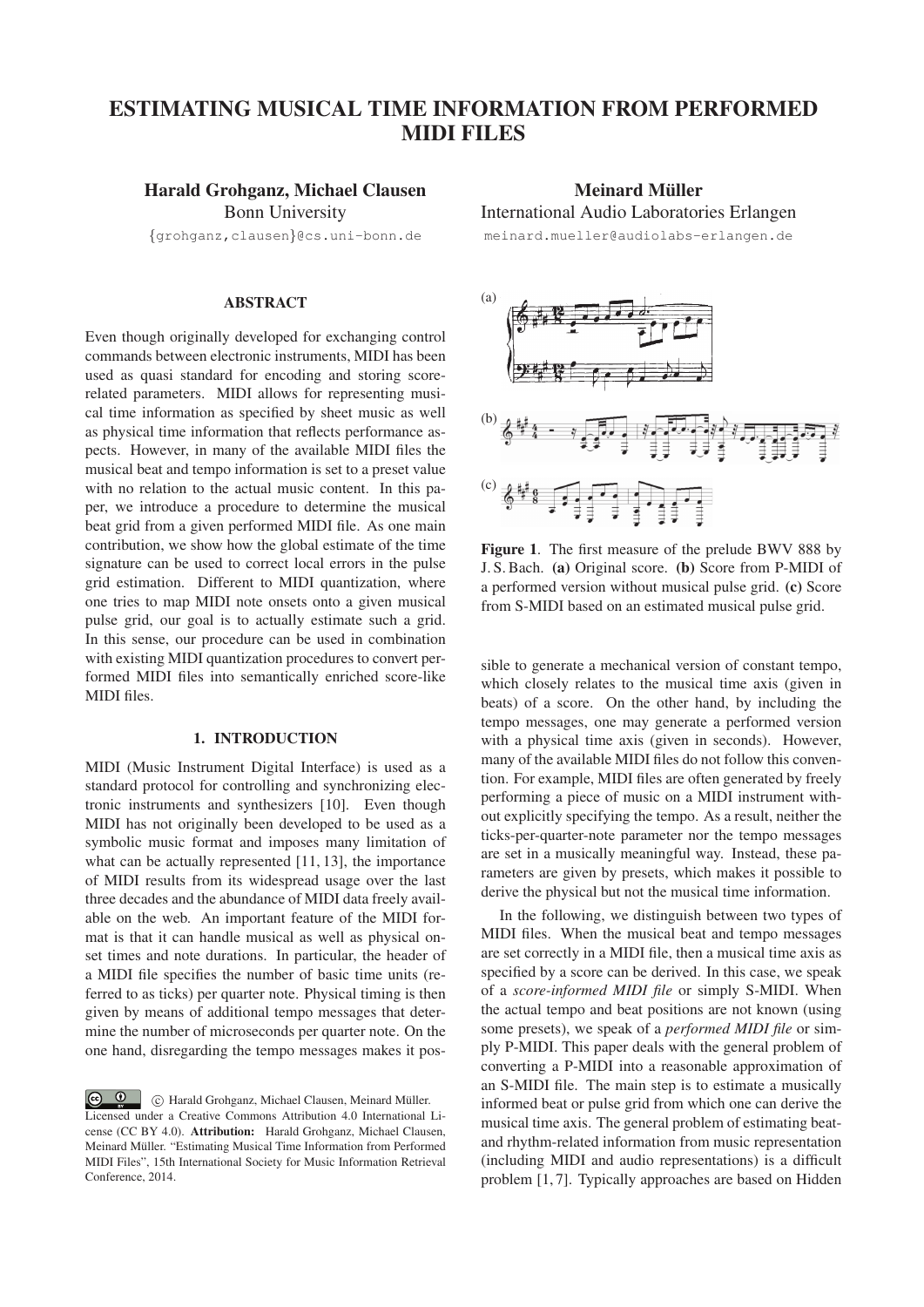

Figure 2. Overview of algorithmic pipeline.

Markov Models [12] and dynamic programming [6, 15]. Even when knowing the note onset positions explicitly (as is the case for MIDI files), finding beats and measure is by far not trivial—in particular when dealing with performed MIDIs having local tempo fluctuations. In [2], an approach based on salience profiles of MIDI notes is used for estimating the time signature and measure positions. Based on a trained dictionary of rhythmical patterns, a more general approach for detecting beat, measure, and rhythmic information is described in [14]. Note that the extraction of such musical time information from MIDI files is required before software for MIDI quantization and score generation can be applied in a meaningful way. This is demonstrated by Figure 1, which shows the original score, the score generated from a P-MIDI, and a score generated from an estimated S-MIDI.

In this paper, we introduce a procedure for estimating the musical beat grid as well as the time signature from a given P-MIDI file, which can then be converted into an approximation of an S-MIDI file.<sup>1</sup> The main idea is to adapt a beat tracking procedure originally developed for audio representations to estimate a first pulse grid. Despite of local errors, this information suffices to derive an estimate of a global time signature. This information, in turn, is then used to correct the local pulse irregularities. In Section 2, we describe the algorithmic details of our proposed method. Then, in Section 3, we evaluate our method and discuss a number of explicit examples to illustrate benefits and limitations. We conclude the paper with Section 4 with possible applications and an outlook on future work. Further related work is discussed in the respective sections.

### 2. ALGORITHMIC PIPELINE

In this section, we describe our procedure for converting P-MIDI files into (approximations of) S-MIDI files by mapping the physical time axis of the P-MIDI to an appropriate musical time axis. As shown in Figure 2, we extract an onset curve from the P-MIDI, and perform periodicity



Figure 3. Computation of pulse salience for a 5-second excerpt of BWV 888: (a) MIDI onset curve  $\Delta$ , (b) PLP curve  $\Gamma$  with pulse region boundaries b, (c) Onset curve  $\Delta$ with boundaries b, (d) Pulse salience sequence  $\sigma$ .

analysis by adapting a pulse tracking method to obtain a sequence of pulse candidates (Section 2.1). In Section 2.2 we introduce a method to estimate the global time signature by analyzing the stress distribution of the pulses. This information is used for detecting and resolving inconsistencies in the pulse sequence.

In the following we use the notation  $[a : n : b] :=$  $(a + n\mathbb{N}_0) \cap [a, b],$  where  $[a, b] := \{t \in \mathbb{K} \mid a \le t \le b\}$ <br>for  $a, b \in \mathbb{R}$  and  $n \in \mathbb{N}$ . If  $n = 1$ , we use the notation  $(a + nN_0) \cap [a, b]$ , where  $[a, b] := \{t \in \mathbb{R} \mid a \le t \le b\}$  $[a : b] := [a : 1 : b].$ 

#### 2.1 Pulse Detection

For pulse tracking, we build upon the method introduced by [9] which detects the local predominant periodicity in onset curves, and generates a pulse curve indicating the most likely positions for a pulse-grid. The peaks of this curve are then interpreted as pulse candidates. Although this method was originally developed for audio data like other beat tracking methods (see, e. g., [4,6]), it also works for onset curves derived from MIDI files.

We assume that the MIDI file is already converted to a physical time axis  $[0, T]$ , where T denotes the end of the last MIDI note, and we have a *MIDI note list* for a suitable finite index set  $I \subset \mathbb{N}$ :

$$
\mathcal{M} := (t_i, d_i, p_i, v_i)_{i \in I},
$$

where  $t_i \in [0, T)$  describes the start time of the i<sup>th</sup> MIDI<br>note d, its duration (also in seconds),  $v_i \in [0, 127]$  its note,  $d_i$  its duration (also in seconds),  $p_i \in [0 : 127]$  its pitch, and  $v_i \in [0 : 127]$  its note onset velocity. Based on these notes, we define for a weighting parameter  $w =$  $(w_1, w_2, w_3) \in \mathbb{R}^3$ , a MIDI onset curve

$$
\Delta_w(t) := \sum_{i \in I} (w_1 + w_2 \cdot d_i + w_3 \cdot v_i) \cdot h(t - t_i),
$$

for  $t \in [0, T]$ , with h describing a Hann window centered

<sup>&</sup>lt;sup>1</sup> Our implementation in Java with GUI is available at http:// midi.sechsachtel.de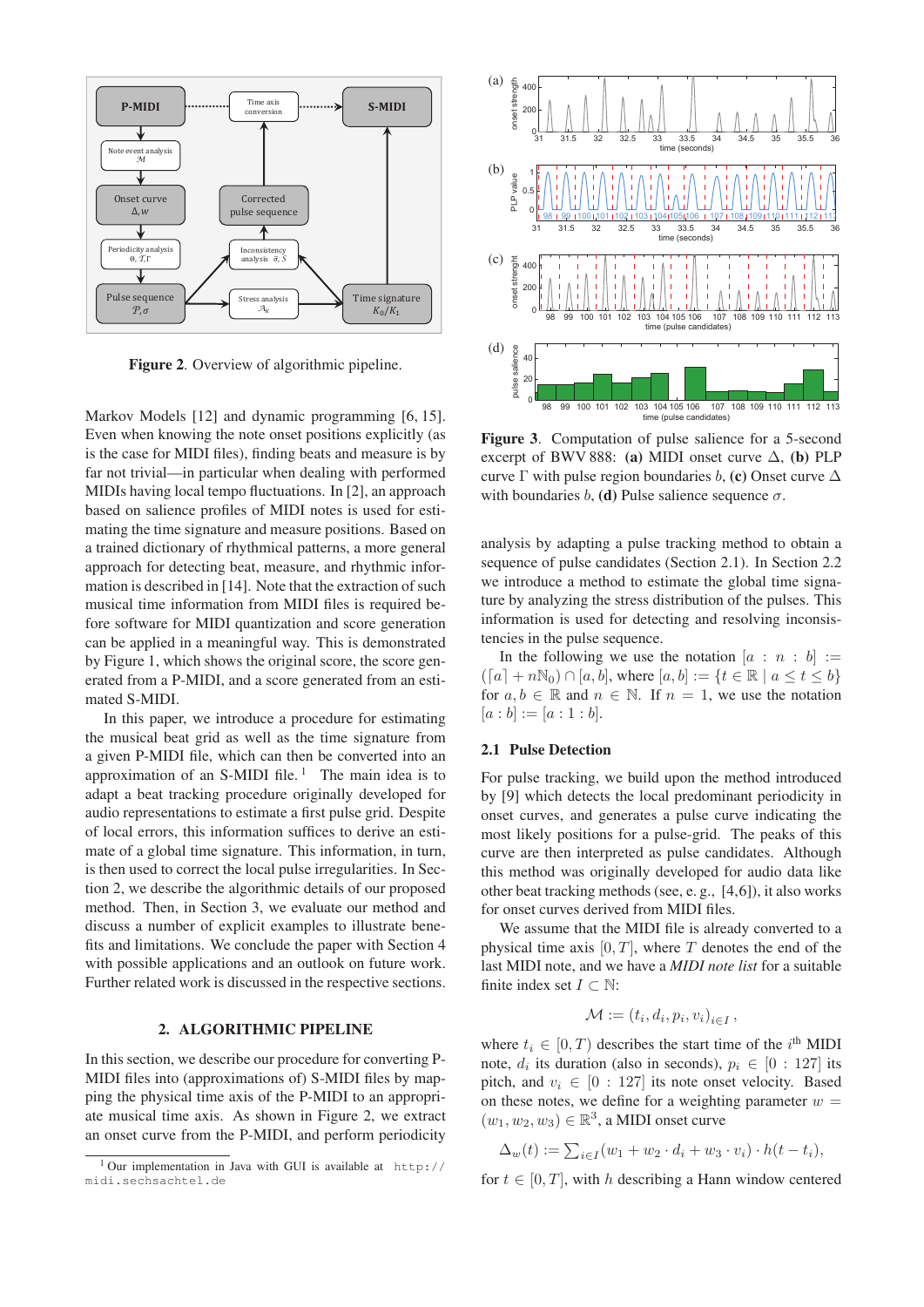at 0 of length 50 ms, cf. Figure 3a. Thus the components of the parameter  $w$  corresponds to weights of the presence of an onset, the duration, and the velocity, respectively. In our procedure, we fix  $w := (1, 20, \frac{50}{128})$  to balance the components of each MIDI note so it will be omitted in components of each MIDI note, so it will be omitted in the notation. Experiments have shown that the method is robust to slight changes of these values.

Using a short-time Fourier transform, we compute from  $\Delta$  a *tempogram*  $\mathcal{T} : [0, T] \times \Theta \rightarrow \mathbb{C}$  for a given set  $\Theta$ of considered BPM values as explained in [9], using parameters for smoothness (window length) and time granularity (step size). First, we compute a coarse tempogram  $\mathcal{T}^{\text{coarse}}$  using the tempo set  $\Theta = [40 : 4 : 240]$ , window length 8 sec, and step size 1 sec. The dominant global tempo  $T_0$  is derived by summing up the absolute values of  $\mathcal{T}^{\text{coarse}}$  row-wise and by detecting the maximum. Next, we compute a second tempogram  $\mathcal{T}^{\text{fine}}$  based on the new set  $\Theta = \left[\frac{1}{\sqrt{2}} \cdot T_0, \sqrt{2} \cdot T_0\right] \cap \mathbb{N}$ , which is the *tempo octave* around  $T_0$ . For this tempogram, the window length is set to  $5 \cdot \frac{60}{T_0}$  sec, and we use a finer step size of 0.2 sec. Choosing the BPM range in such a manner prevents unexpected jumps between multiples of the detected tempo; the window length corresponds to five expected pulses based on the assumption that a stable tempo remains almost constant for at least five beats.

Following [9], we estimate the predominant tempo for each time position from the tempogram  $\mathcal{T}^{\text{fine}}$ , and use this information to derive sinusoidal kernels which best describe local periodicity of the underlying onset curve  $\Delta$ . These kernels are combined to a *predominant local pulse* (PLP) curve  $\Gamma : [0, T] \to [0, 1]$ , which indicates positions of pulses on the physical time axis, see Figure 3b. The points in time corresponding to the local maxima of Γ form a *pulse candidate* sequence  $\mathcal{P} = (\mathcal{P}_1, \dots, \mathcal{P}_N)$ , which is suitable to estimate the beats in a first approximation. But this sequence may contain additional pulses (not describing a musical beat) or missing pulses. Thus we introduce a post-processing method in the next section which detects and corrects these errors.

#### 2.2 Optimizing the pulse sequence

The main idea of the method described in this section relies on finding a global time signature and using it for resolving inconsistencies of the detected pulse sequence. Here, we assume that the measure type of the considered musical piece is not changed throughout the piece. The time signature can be estimated by periodicity analysis of pulse stress using short-time autocorrelation. In a second step, we compare the relative position of each pulse candidate to a measure grid induced by the time signature and detect deviations to correct *isolated* erroneous pulses. Finally, the pulses are interpreted as a new musical time axis, and the tick position of all MIDI events are mapped to this axis.

Now we describe our optimization procedure in more detail. First, we accumulate the onset strength for the  $n<sup>th</sup>$ pulse candidate by defining its *pulse salience*

$$
\sigma(n) := \int_{b(n-1)}^{b(n)} \Delta(t) dt \quad (n \in [1:N]), \tag{1}
$$

where the pulse region boundaries are given by  $b(n)$  =  $\frac{1}{2} \cdot (P_n + P_{n+1})$  for  $1 \leq n < N$ ,  $b(0) = 0$ , and  $b(N) = T$ .<br>The boundaries h are illustrated in Figures 3b and 3c, and The boundaries b are illustrated in Figures 3b and 3c, and for the salience values  $\sigma$  see Figures 3d and 4a.

Our next goal is to compute an estimation of the time signature  $K_0/K_1$ . To this end we perform a salience analysis via autocorrelation. However, to ensure that errors in  $P$  and  $\sigma$  have only a local influence, we use short-time autocorrelation. For a fixed window size  $K > 12$  ( $K = 32$ ) in our implementation), we consider the  $K \times N$  matrix

$$
\mathcal{A}(k,n) := |I_k|^{-1} \sum_{i \in I_k} \sigma(n+i) \cdot \sigma(n+i+k),
$$

where  $I_k := [0 : k : K - k - 1]$  and  $\sigma(n) := 0$  for  $n \in \mathbb{Z} \setminus [1 : N]$ . Thus  $\mathcal{A}(k, n)$  quantifies the plausibility of period length k around the  $n<sup>th</sup>$  pulse candidate. Our predominant salience period  $K_0$ , the nominator of the estimated time signature, is obtained by row-wise summation and maximum picking of parts of A:

$$
K_0 := \underset{k \in [3:12]}{\arg \max} \sum_{n=1}^N \mathcal{A}(k, n).
$$

For robustness and musical reasons we have excluded the cases  $k < 3$  and  $k > 12$ , respectively. (Excluding the case  $k = 2$  is not a serious problem as we can use, e.g.,  $4/8$ as surrogate for  $2/4$ .) The relevant rows of the matrix  $A$ are illustrated in Figure 4b where  $K_0 = 6$ . The denominator  $K_1$  is not necessary for further computation. It is chosen accordingly to the main tempo  $T_0$  to ensure a value between 70 and 140 quarter notes per minute.

With the help of  $K_0$  we are now able to perform the inconsistency analysis. For now, we primarily consider the case where all detected pulse candidates are actually correct beats. In this idealized scenario, the restriction of  $P$  to the  $n^{\text{th}} K_0$ -congruence class  $[n: K_0: N]$ ,  $n \in [1: K_0]$ , describes the  $n<sup>th</sup>$  position within the measures in a semantically meaningful way. In particular, the first class  $(n = 1)$  corresponds to all downbeat positions if the considered piece does not start with an upbeat. An analogous decomposition applied to  $\sigma$  leads to salience patterns of each position in the measure. Due to rhythmic variations, we expect that the first class of  $\sigma$  *mostly* shows the highest salience value. To enhance robustness,  $\sigma$  is smoothed locally within the  $K_0$ -congruence classes

$$
\bar{\sigma}(n) := \sigma(n) + \sum_{k=1}^{\lfloor K/K_0 \rfloor} \sigma(n \pm k \cdot K_0),
$$

as illustrated in Figure 4c. Since the restriction to a congruence class is reminiscent of a comb, we call  $\bar{\sigma}$  the  $K_0$ *combed* version of  $\sigma$ .

Erroneously detected pulse candidates disturb the assignment of all downbeats to a specific class. In such cases, the class containing highest salience values changes at some points of time. To make this visible, a  $K_0 \times N$  matrix  $S$  is defined which shows the local salience distribution of the congruence classes. More precisely, we define

$$
S(k,n) := \bar{\sigma}(k) \cdot \delta(k \equiv_{K_0} n),
$$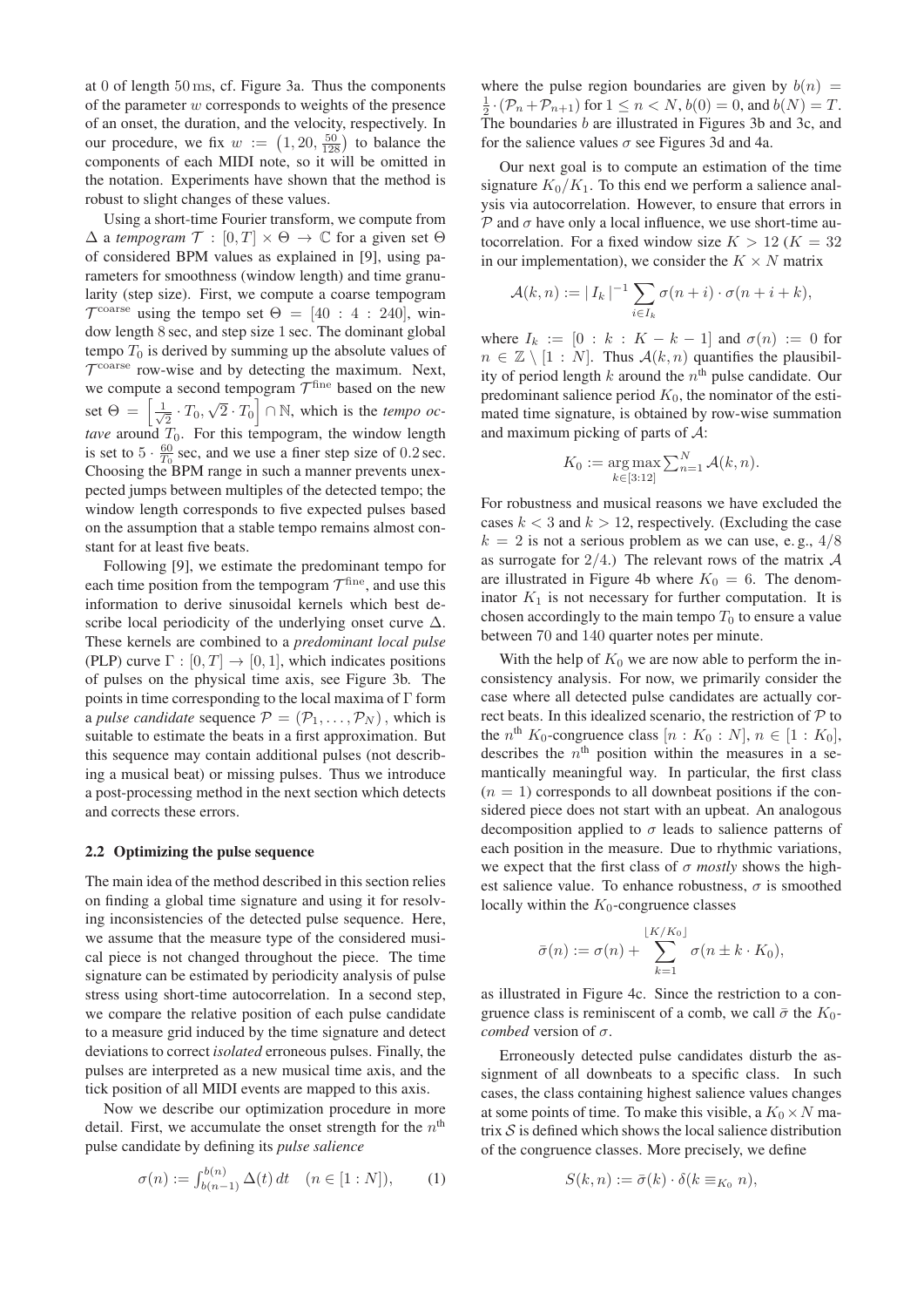

Figure 4. Step-by-step illustration how to detect inconsistencies in the stress sequence for BWV 888: (a) Pulse salience sequence  $\sigma$  as in Figure 3d. (b) Excerpt of short-time autocorrelation matrix A of  $\sigma$  showing maximal energy in 6<sup>th</sup> row. (c) 6-combed salience sequence  $\bar{\sigma}$  if all pulse candidates are correctly detected. (d) 6-combed salience sequence  $\bar{\sigma}$  if two pulses are additionally inserted. (e) Stressgram showing maximal salience in 1st congruence class. (f) Stressgram showing two stress changes and path of highest salience.

where  $\delta(A) := 1$  if statement A holds and 0 else. Smoothing S along the temporal axis using a Hann window of length  $2 \cdot K_0$  yields a so-called *stressgram* S. Such stressgrams are visualized for the ideal scenario (Figure 4e) as well as under presence of two additional pulses (Figure 4f).

Now we discuss this last case in more detail. First, the estimation of  $K_0$  is only locally disturbed which does not lead to a change of the estimated time signature. However, the decomposition into  $K_0$ -congruence classes does no longer coincide semantically with the position in the measures, since all pulses after the additional one are shifted by one beat position. In the stressgram  $S$  this is indicated by changes of the rows showing high salience. To enhance robustness, we switch to a more global point of view by computing a path of highest energy through  $S$  using dynamic programming. Each point in this path shows the congruence class with the highest coincidence of representing the downbeats at a specific time. More precisely, if the downbeats are in the class having index  $i$ , then a change to index  $i+1$  near the additional pulse can be noticed, see Figure 4f. The case of a missing pulse is similar, here the row index of the maximal salience changes to  $i - 1$ .

These detected irregularities can now be solved by choosing either falsely added pulse candidates or finding positions to insert an apparently missing pulse. For lack of space, we only sketch our correction procedure. To remove a candidate, one can delete the pulse having lowest salience  $\sigma$  or lowest PLP score (for this, replace  $\Delta$  by  $\Gamma$  in Equation 1). For adding an additional pulse, one may look for two adjacent relatively low values of the PLP curve.

Finally, this corrected pulse sequence defines a beat grid in the P-MIDI file, which allows to detect a sequence of tick positions corresponding to beats. By mapping them to equally distributed new tick positions, adding appropriate tempo change MIDI messages, and performing linear interpolation between the beat positions, the previous time axis of the P-MIDI is replaced by a musical time axis. In case of an upbeat, additional beats are added to the beginning of the piece such that the first  $K_0$ -congruence class corresponds to the estimated downbeats. Lastly, the time signature  $K_0/K_1$  is added to the new MIDI file.

#### 3. EXPERIMENTS AND DISCUSSION

Evaluating the output of a beat tracking procedure is a nontrivial task due to the vague definition of beat times as described in [5]. Particularly determining the beat granularity, i. e., the decision between similar time signatures like  $6/8$  and  $3/4$ , or multiples such as  $4/4$  or  $8/4$ , appears as an ill-posed and negligible problem. Even for humans, beat and measure tracking can be challenging especially in the presence of rhythmic variations and expressive timing. Our evaluation is inspired by [14], where among others the visual impression of the computed score is considered, and by [5], where comparison to a ground truth annotation by a human and listening tests for a perceptual evaluation are suggested.

Because of its modeling, our procedure is not suitable for all kinds of P-MIDI files. The PLP approach described in Section 2.1 has some constraints like a stable rhythm or an almost stable tempo for a certain amount of time (in our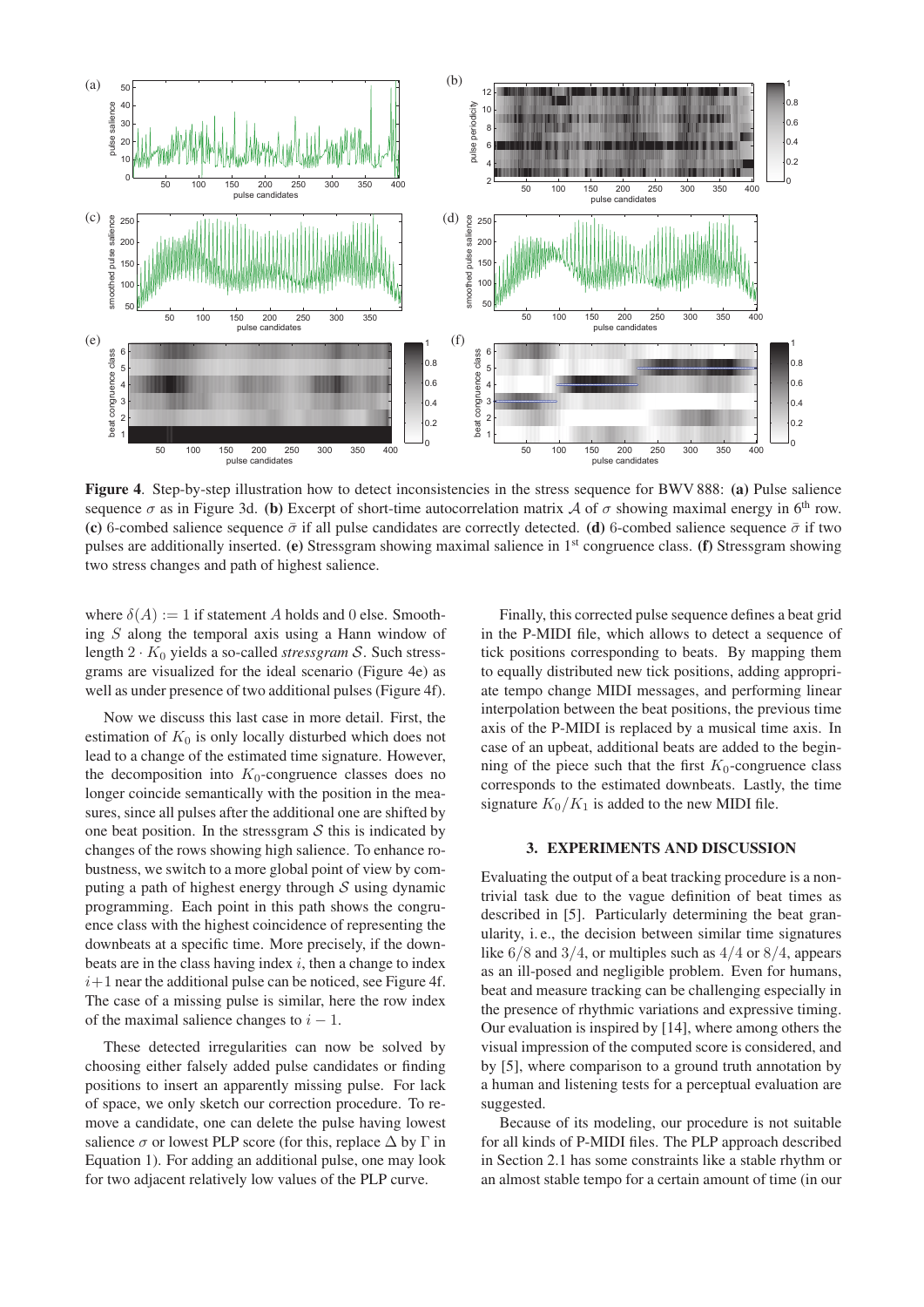

Figure 5. Prelude No. 4 from Chopin (Op. 28). The score excerpts show the detected pulses (upper row) and post-processed measure grid (lower row). Downbeats are indicated by bold lines. (a) Correctly detected upbeat. (b) Joint correction of two subsequent errors. (c) Stressgram with path of highest salience. (d) Short-time autocorrelation matrix.

implementation, this time window is roughly five seconds). In addition, tempo octave confusions are not considered here. For the optimization step described in Section 2.2, a global time signature is required. Furthermore, downbeats must be detectable by their length or stress. In the following, we discuss in detail two typical examples of P-MIDI files, and then perform an automatic analysis on a small test set of artificially distorted MIDI files.

#### 3.1 Qualitative Evaluation

The performance of the proposed procedure for Bach's Prelude BWV 888 is already indicated in Figures 1, 3, and 4. Two insertions of additional pulses caused by ritardandi are corrected well, and also the erroneous rests at the beginning are eliminated. The estimated time signature 6/8 is perceptually similar to the notated time signature 12/8.

Our second example is the Prelude No. 4 from Chopin's romantic Piano Preludes. Figure 5 shows two score excerpts together with the detected pulse candidates and the estimated measure structure as well as the corresponding stressgram and the short-time autocorrelation matrix for the whole piece. <sup>2</sup> Prelude No. 4 contains some long notes at downbeat positions leading to a good measure tracking result. Because of their strong presence, an eighth note pulse grid was detected, see Figure 5d. This piece of music starts with an upbeat of a quarter note. Since the MIDI format does not support upbeat information directly, our method adds enough additional pulses such that the first pulse lies in the congruence class of the downbeats as shown in Figure 5a.

Noticeable tempo changes together with short appoggiatura and a triplet around pulse No. 90 causes the PLP procedure to detect two additional pulses in consecutive measures (Fig. 5b). In the stressgram this is indicated by a jump of the salience path across two classes (Fig. 5c). Note that this error has only little influence on the estimation of the time signature (Fig. 5d). As indicated by the stressgram, two pulses are removed in this region during our post-processing. Although the deletion of a correctly detected pulse in the 2nd measure of Figure 5b leads to a wrong downbeat position in the subsequent measure, the global measure grid is restored in the  $4<sup>th</sup>$  measure. This shows how our method optimizes the measure grid without having to correct each single pulse error.

#### 3.2 Automatic Evaluation

Furthermore, we evaluated our method on score-like MIDI files which have been automatically disturbed by adding additional tempo change events. A similar approach was used in [8] to show that smooth tempo changes are detected well by the PLP method.

In particular, the goal of our procedure is to recognize measure positions correctly, therefore we use standard precision  $(P)$ , recall  $(R)$ , and F-measure  $(F)$  on the set of the MIDI notes. A note is considered relevant if it starts at a downbeat position in the S-MIDI file, and it is "retrieved" if it was mapped by our method to a downbeat position of the distorted MIDI file. Since no quantization step is included, we allow a tolerance of  $\pm 5\%$  of each measure as its downbeat position.

By neglecting the musical time axis and using only the physical time position (in milliseconds) of all MIDI events, we simulate a performed MIDI of an S-MIDI file. The systematic distortion is done by adding a tempo change of  $\pm 20\%$  around the normal tempo each 10 seconds.

As test set, we consider the Fifteen Fugues by Beethoven from  $IMSLP<sup>3</sup>$ . Here, the note durations are sufficient for a good estimation of the PLP pulses. Adding note velocity information from real performed MIDI files suggests an further improvement of the results.

<sup>2</sup> The examples are recordings on a MIDI piano taken from Saarland Music Data (http://www.mpi-inf.mpg.de/resources/ SMD/), and the scores are picked from Mutopia (http://www. mutopiaproject.org/).

<sup>3</sup> Petrucci Music Library, http://imslp.org/wiki/15\_ Fugues\_(Beethoven,\_Ludwig\_van)